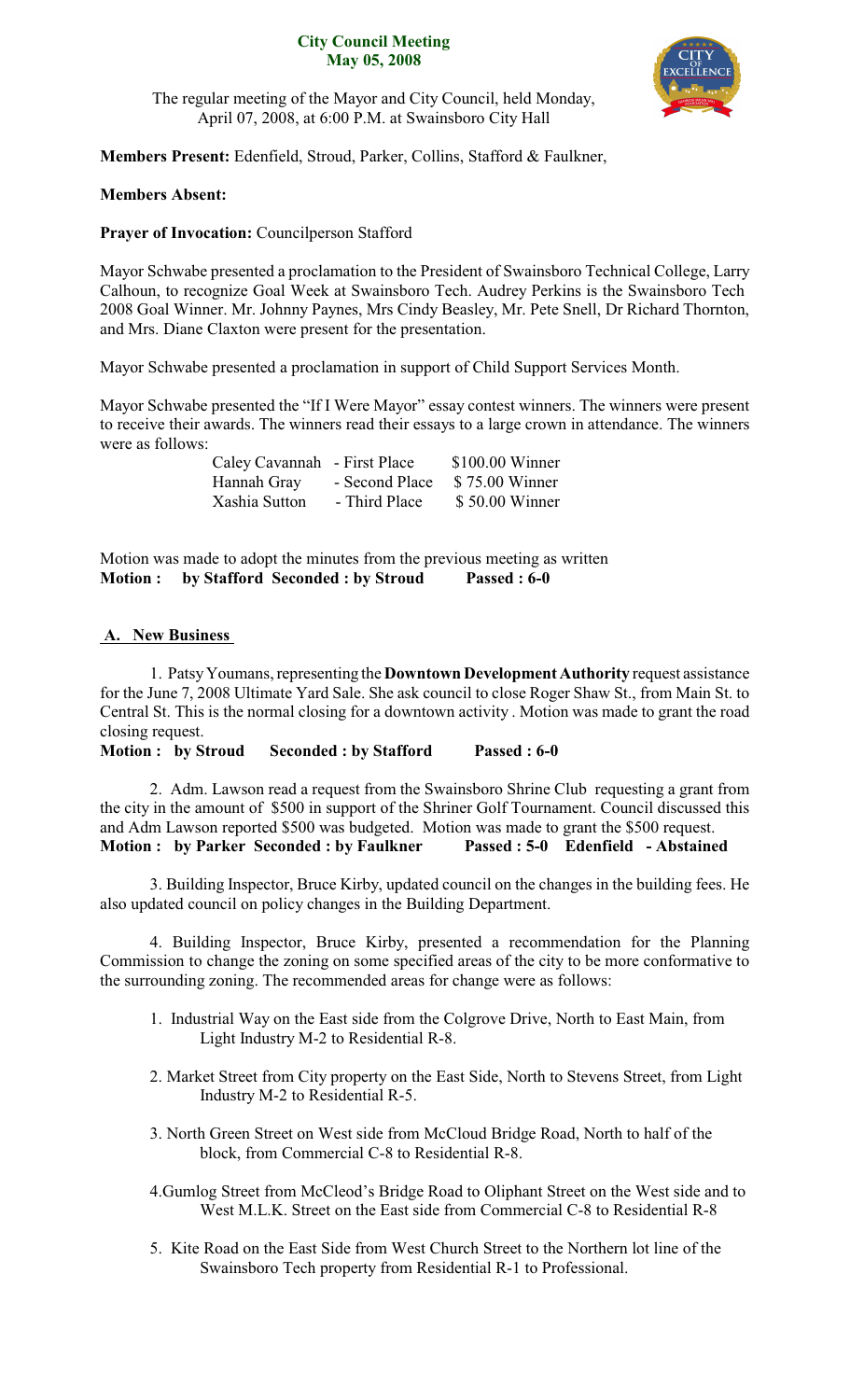He stated that the changes have been duly advertised and a public hearing was held and no one came in opposition to the changes.

#### Motion was made to adopt the recommendations of the Planing Commission. **Motion : by Stroud Seconded : by Stafford Passed : 6-0**

6. Building Inspector, Bruce Kirby, presented a recommendation for the Planning Commission to amend the zoning code. The recommended areas for change were as follows:

Section 9-10 AUTOMOBILE SERVICE CENTER/CONVENIENCE GAS STATION:

Section  $(g)$  be amended to read as follow:

Not more than twelve (12) inoperable vehicles shall be stored on the premises unless stored entirely within a building.

Inspector Kirby reported this would be a change from 2 to 12. . He stated that the changes have been duly advertised and a public hearing was held and no one came in opposition to the change.

Motion was made to adopt the recommendations of the Planing Commission. **Motion : by Stafford Seconded : by Parker Passed : 6-0**

7. Building Inspector, Bruce Kirby, presented a recommendation for the Planning Commission to change the zoning on a parcel of land known as out-parcel #1 on Thigpin Drive from R3 to R8. He stated that the changes have been duly advertised and a public hearing was held and no one came in opposition to the change.

Motion was made to adopt the recommendations of the Planing Commission. **Motion : by Parker Seconded : by Faulkner Passed : 6-0**

8. Mayor Schwabe then explained that a developer from North Carolina has approached the Planning Commission with a proposed new apartment complex for the this area. He gave council an overview of the project and Inspector Bruce Kirby showed pictures of the complex. He stated that the project would be off of the main road and Adm. Lawson explained that the Planning Commission had required the developer to buy at least two additional acreage for green space. Mayor Schwabe explained that the new complex would be similar to Jordan Estates and would be for middle income families. The developer is asking for a resolution of support for this project from the City Council. Council ask what this support would be. Mayor Schwabe stated the city would work with the developer to help him get his paper work through DCA. This would not be a financial commitment from the city to assist the developer. Motion was made to pass a resolution of support for this project.

**Motion : by Parker Seconded : by Stafford Passed : 6-0**

9. Councilperson Collins ask consideration to revise the milage reimbursement for the city to match that of the state. No one objected and a motion was made to revise the reimbursement for mileage to equal that of the State of Georgia.

**Motion : by Faulkner Seconded : by Parker Passed : 6-0**

#### **B. Old Business**

1. Council heard the proposal of an ordinance to regulate the use of tobacco products in city building and vehicles. This ordinance prohibits the use of tobacco and tobacco products in city building and vehicles. Motion was made to adopt the ordinance as written. **Motion : by Parker Seconded : by Faulkner Passed : 6-0**

2. Council heard the second reading of a tree ordinance presented at the last council meeting.

# **C. Committee Reports**

**Police:** Councilperson Stafford presented the Police Report. He reported that the DOT was holding up the paving and moving into the new building. The Police Department should be moved within 30 days.

**Building and Safety**: Councilperson Faulkner had no report .